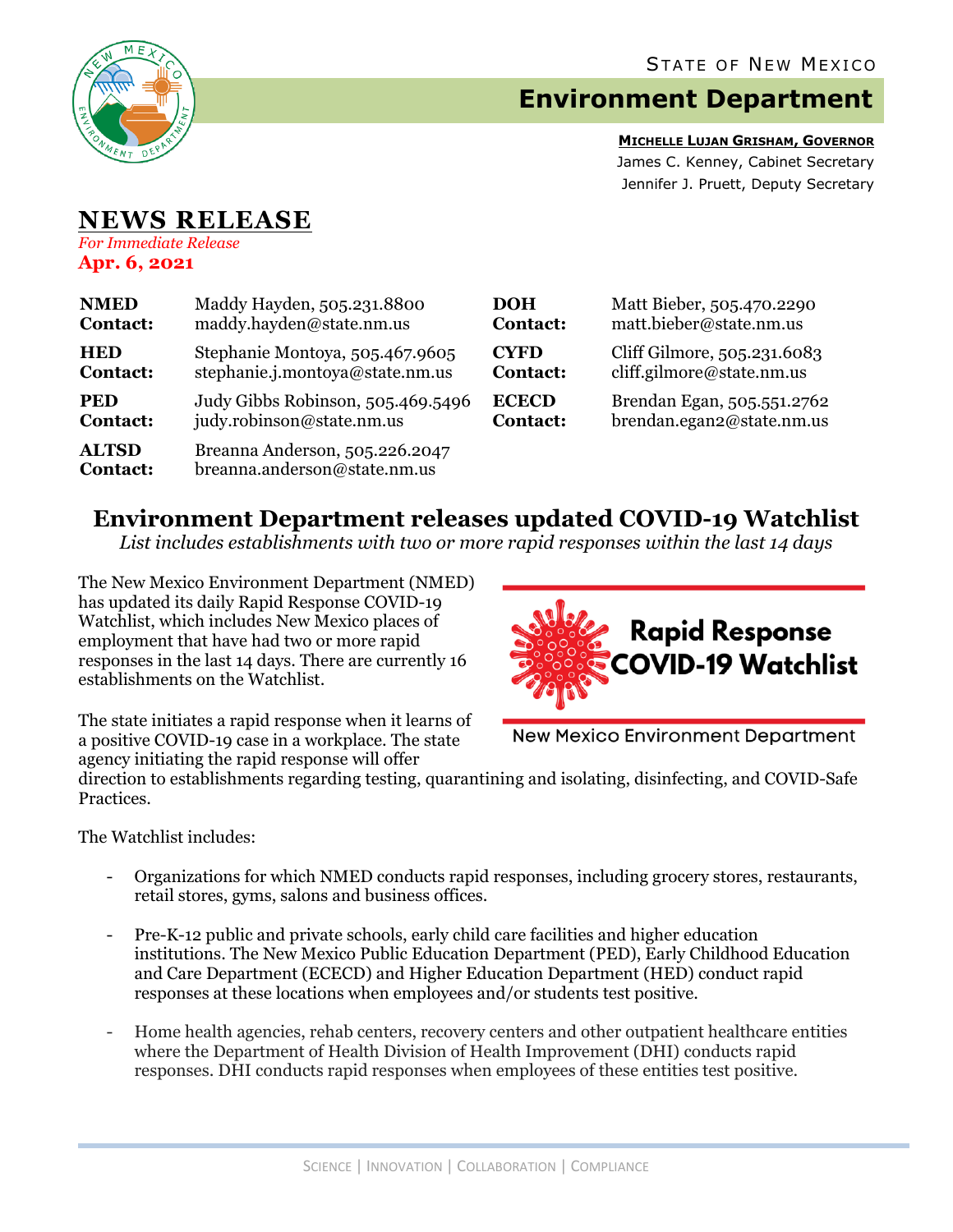- Long-term care facilities, including skilled nursing homes and assisted living facilities where the Aging and Long-Term Services Department (ALTSD) conducts rapid responses when a staff member and/or resident tests positive for COVID-19.
- Children, Youth and Families Department (CYFD) facilities, including residential treatment centers for youth and youth shelters. CYFD conducts rapid responses when staff and/or residents test positive.

The Rapid Response COVID-19 Watchlist allows the public to make more informed decisions when patronizing establishments and also assists NMED's Occupational Health and Safety Bureau and other state and local regulatory agencies in evaluating whether organizations are complying with state public health orders and COVID-Safe Practices. State regulatory agencies may initiate compliance investigations and/or exercise enforcement when establishments fail to adhere to required practices.

The current public health order mandates certain establishments close for two weeks if they have four or more rapid responses within the last 14 days. The closure requirement applies to food and drink establishments, retail spaces, places of lodging, close-contact businesses as defined in the Nov. 13, 2020 public health order, and essential businesses (other than healthcare operations, utility and media services).

When there are four or more rapid responses at a location within 14 calendar days, the New Mexico Environment Department will refer the establishment to the Department of Health, which will evaluate and make the decision on establishment closure. An establishment may be permitted to continue operating if the Department of Health, after consultation with the New Mexico Environment Department, determines that the business is a sole provider of goods or services within a community, or if they have committed to regular surveillance testing of their workforce.

If a school has four rapid responses in a 14-day period, it must close within seven calendar days and remain in remote-only learning for 14 days. Only the individual school that reached the rapid response threshold is required to return to remote learning.

The current Rapid Response COVID-19 Watchlist and closure list, which includes all establishments that have been required to close, are posted [here.](https://www.env.nm.gov/rapid-response-data/)



**New Mexico Environment Department** 

## **Tuesday, April 6**

| <b>AGENCY</b><br><b>ASSIGNED</b> | <b>NAME</b>           | <b>ADDRESS</b>                               | <b>CITY</b>        | <b>COUNTY</b>     | <b>NUMBER OF</b><br><b>RAPID</b><br><b>RESPONSES</b> |
|----------------------------------|-----------------------|----------------------------------------------|--------------------|-------------------|------------------------------------------------------|
| <b>NMPED</b>                     | ALAMOGORDO HIGH       | 103 CUBA AVE                                 | <b>ALAMOGORDO</b>  | <b>OTERO</b>      |                                                      |
| <b>NMPED</b>                     | ELDORADO HIGH         | 11300<br><b>MONTGOMERY</b><br><b>BLVD NE</b> | <b>ALBUQUERQUE</b> | <b>BERNALILLO</b> | $\overline{2}$                                       |
|                                  |                       |                                              |                    |                   |                                                      |
|                                  |                       | 5100 MARNA                                   |                    |                   |                                                      |
| <b>NMPED</b>                     | PETROGLYPH ELEMENTARY | LYNN AVE NW                                  | <b>ALBUQUERQUE</b> | <b>BERNALILLO</b> | $\overline{2}$                                       |